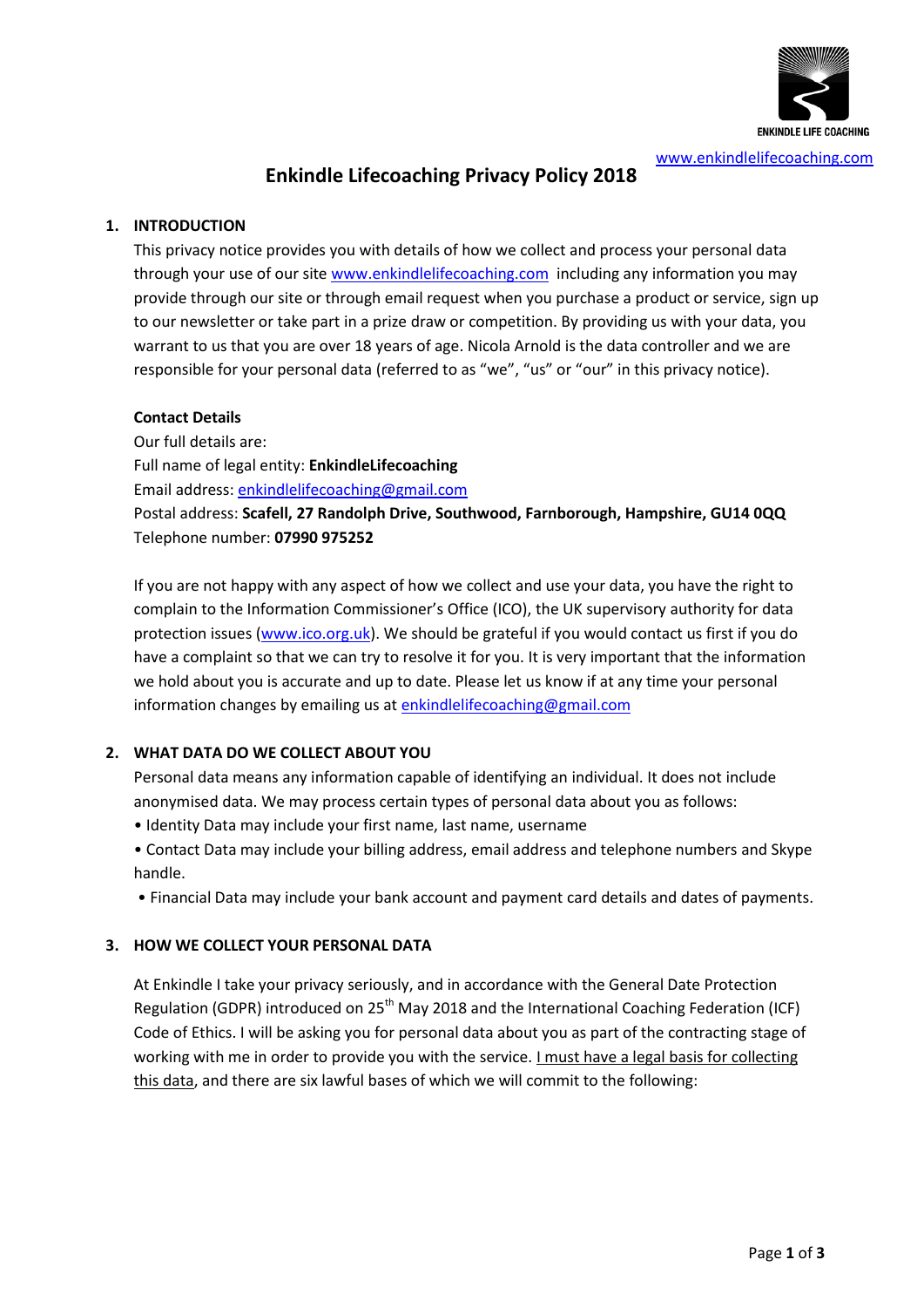

# **Enkindle Lifecoaching Privacy Policy 2018**

## 1. Consent:

You (or as a parent/guardian on behalf of any child under the age of 18) have agreed that I can process data about you i.e. I ask permission for you to send me your completed discovery template, to capture your name, email address and the coaching time we have spent together for my credential log for the ICF.

You can withdraw consent at any time. Other consents we may ask for will be for live videos recorded as part of group programmes to be posted on social media – as discussed as part of the programme terms and conditions. At anytime you can withdraw consent.

## 2. Contract:

Data processing is needed to complete a contractual agreement. This will be for the contracts I have my coaching clients.

3. Legal obligations:

I am required to process the information. I.e. for my credential log for the ICF – I collect this on my 'Coaching log'.

4. Vital interests:

In the interests of safety of your life

5. Legitimate interests:

To provide a high-quality service, you have good reason to ask for the information and process the data.

6. Public task:

Processing Data is in the public interest. I have no need to process data for this reason. I am unlikely to collect data for this reason.

We collect data about you through a variety of different methods including:

• Direct interactions: You may provide data by filling in forms on our site (or otherwise) or by communicating with us by phone, email or otherwise, including when you:

- order our products or services;
- subscribe to our service or publications;
- request resources or marketing be sent to you;
- enter a competition, prize draw, promotion or survey; or
- give us feedback.

## **4. HOW WE USE YOUR PERSONAL DATA**

We will only use your personal data when legally permitted. The most common uses of your personal data are:

- You (or as a parent/guardian on behalf of any child under the age of 18) have agreed permission for you to send me your completed discovery template, to capture your name, email address and the coaching time we have spent together for my credential log for the International Coaching Federation (ICF). You can withdraw consent at any time.
- Other consents we may ask for will be for live videos recorded as part of group programmes to be posted on social media – as discussed as part of the programme terms and conditions. At anytime you can withdraw consent.